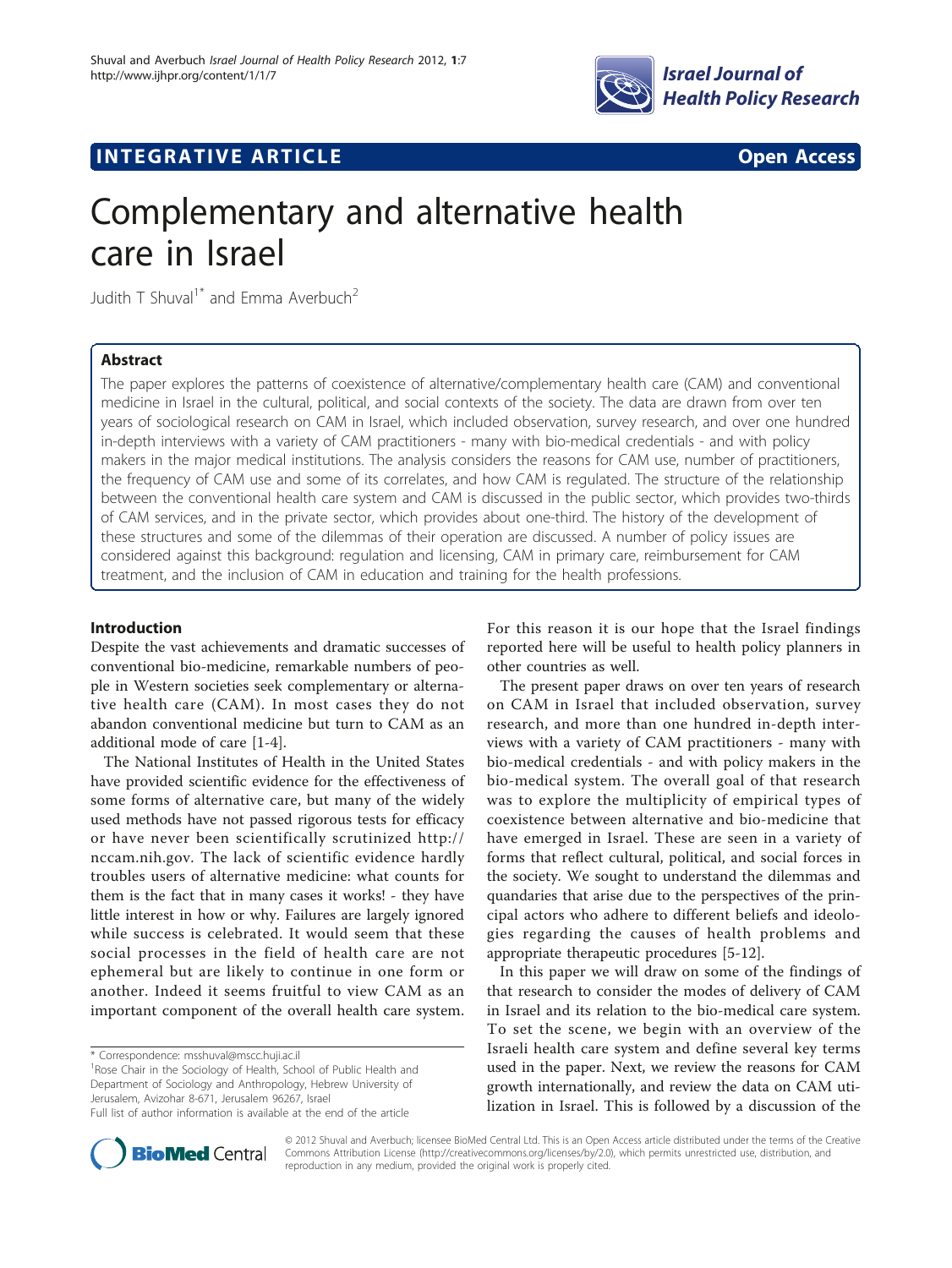nature of CAM providers and CAM regulation in Israel. Then, the heart of the paper analyzes the structure of co-existence between bio-medicine and CAM in Israel, considering both the public and private sectors. The paper concludes with a discussion of a number of pending policy issues regarding CAM in Israel.

Our point of view is sociological. We do not seek to evaluate CAM, but rather to understand the implications of a phenomenon that plays an increasingly important - but hardly recognized - role in Israel's health care system.

### Setting the Scene [\[13-15](#page-10-0)]

In 2009 Israel had a population of 7.5 million, of whom 76% were Jews, 17% were Muslim Arabs, 3% Christians, 2% Druze, and 2% other. Immigration has played a central role in the society. In the decade 1990-2000, almost one million immigrants arrived, most from the former Soviet Union countries.

The 2009 GDP per capita income (with purchasing power parity (PPP)) was US\$ PPP 29,404 [\[16\]](#page-10-0). Health care accounts for approximately 8% of the GDP.

In 2009 life expectancy at birth was 79.7 years for males and 83.5 for females. The infant mortality rate was 3.8 per 1000 live births, which has declined by 38% since 1996. The infant mortality rate for the Arab population has declined even more steeply, but remains double that of the Jewish population. This pattern reflects the influence of high rates of consanguineous marriage and lower socio-economic status among the Arabs.

In 2009 there were 3.4 physicians per 1,000 population. Of all licensed physicians, 41% were trained in Israeli medical schools while the remainder was trained abroad.

Since 1995, when the National Health Insurance (NHI) Law was formally enacted, all persons in Israel are covered by comprehensive health insurance, which includes curative and preventive care as well as hospitalization. Health care is available and accessible to the entire population. The Law provides access to a broad benefits package that includes physician services, hospitalization, medication, and other services. There is cost sharing for pharmaceuticals, visits to specialists, and certain diagnostic tests. The State, through the Ministry of Health, is responsible for supervising, licensing, and overall planning of health services.

Every citizen or permanent resident is free to choose among four competing, non-profit-making health plans, known in Israel as "sick funds": Clalit, Maccabi, Meuchedet, and Leumit. The respective market shares of the four sick funds in 2010 were: 53%, 24%, 14%, 9%. The sick funds provide their members with access to a benefits package that is specified within the NHI Law. The system is financed primarily through progressive

taxation linked to income. The government distributes the NHI funds among the sick funds according to a capitation formula that is based primarily on the number of members within each plan and their age mix. The sick funds provide a broad network of easily accessible community-based clinics with salaried physicians and other health care personnel (for a comprehensive summary on health care in Israel, see [\[15\]](#page-10-0)).

#### Some definitions

We will use the term bio-medicine to refer to the commonly established form of Western medicine taught in most medical schools, which exercises a dominant, often exclusive, monopoly over legitimate medical care in many societies.

Physicians generally prefer to use the term "complementary" to refer to unconventional modes of health care. This stance reflects a medicocentric view, which implies greater validity and centrality to bio-medical procedures and a lesser status to unconventional practices that "complement" them. The term "alternative" is viewed by many in the medical establishment as offensive and challenging to their exclusive hegemony.

In order to avoid the pitfalls associated with both of these concepts, in this paper we will use the term CAM (complementary and alternative medicine) to refer to the combined array of non-conventional health practices commonly in use in Western societies.

These have also been referred to as holistic, natural, unorthodox, fringe, and unconventional ([[17](#page-10-0)], p. 480). The National Center of Complementary and Alternative Medicine (NCCAM) defines CAM as "a broad domain of healing resources that encompasses all health systems, modalities, and practices and their accompanying theories and beliefs, other than those intrinsic to the politically dominant health system of a particular society or culture in a given historical period" ([[18\]](#page-10-0), p. 50).

While aware of the heterogeneity of CAM practices and the broad array of epistemological grounds on which they are based, we will follow Montgomery and Keshet's precedent and, for purposes of the present paper, consider them as a whole [\[2,19](#page-10-0)].

Despite the differences among its many modes, a number of common characteristics of CAM have been noted and may be viewed as paradigmatic. Most critical is a holistic perspective, which recognizes that people are simultaneously biological and social creatures and that biology and culture interact as equal partners in defining ''who and what we are" ([[19,20\]](#page-10-0), p. 154). Illness is viewed as an imbalance in energy forces and a failure of the body's restorative powers. Germs in themselves are not viewed as the cause of disease. Thus there is an emphasis on assisting patients to heal themselves. In addition, CAM emphasizes individuality, interpersonal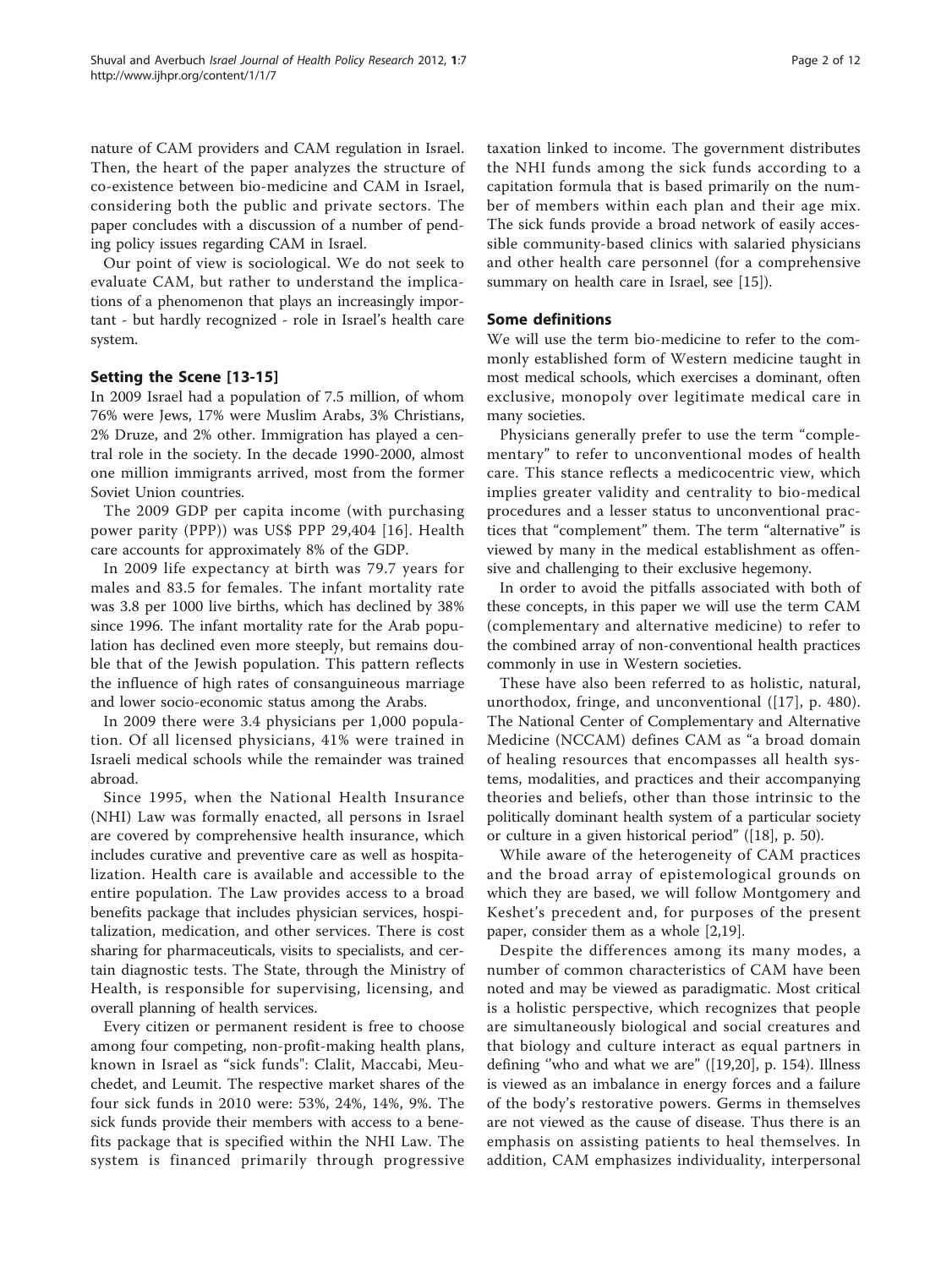interaction of practitioners with patients, subjectivity of experience, feeling, energy balance, and prevention. The logic of treatment is seen in a focus on the patient whose body or mind (or both) will then initiate the healing process [[1,3,21-24\]](#page-10-0).

The principal forms of CAM practiced in Israel include homeopathy, Chinese medicine, acupuncture, herbal medicine, reflexology, Reiki, shiatsu, chiropractic, biofeedback, Ayervedic Medicine, naturopathy, massage techniques, Bach flower remedies, Feldenkreis, anthroposophy, Twina, osteopathy, Paula (a system of orifice muscle exercises developed in Israel), and others. While this list is not comprehensive, it includes the forms of CAM practice that have generally been incorporated into the clinics of the public medical care system in Israel and in many private clinics. Folk and traditional forms of health care, which may also be viewed as a form of CAM, have not been incorporated into the medical care system as above and therefore are not discussed in the present paper.

### Reasons for the growth of CAM

There are a large number of reasons suggested in the literature for the growth of CAM since the 1980s. Only some of them have been examined empirically. We will refer to those most frequently cited [\[1,4,25-28](#page-10-0)].

Increased use of CAM has been explained by objections of consumers to the invasiveness and excessive use of the technology of bio-medicine. Consumers are increasingly aware of iatrogenic effects of modern medicine and prefer to ingest fewer drugs. Many object to the traditional dominance of doctors often seen in the physician-patient relationship. In a period of hyper-differentiation in biomedicine, when it is practiced in large organizations where there is minimal attention to the individual and to her or his social and psychological needs, CAM offers a non-invasive, holistic alternative that is increasingly attractive to many, in particular to the better educated more affluent segments of the population. There is more awareness among consumers of the relationship of lifestyle to morbidity, especially when bio-medicine is unable to provide relief or cure. It has also been noted that in the post-modern period, with on-going globalization, there has been an overall decline in faith in the ability of science and technology to solve health problems. This is seen in the lesser acceptance of traditional authorities such as physicians and a seeking by individuals of increased control over their life and health. Globalization has been accompanied by increased migration of populations and the transmission of therapies and medical theories among different societies. These factors have combined in Israel, as in other nations, with demographic changes seen in an increased prevalence of chronic health problems that are less responsive to the methods of biomedicine [[29](#page-10-0)-[31\]](#page-10-0).

### Use of CAM

Use of CAM in Israel began to grow in the 1980s [\[32](#page-10-0)] and has continued to increase since then. This has not reduced the utilization rates of the bio-medical care system but presents challenges to its monopolistic authority and hegemony.

Data from a survey in Israel by BDI-COFACE in 2008 indicate 1,750,000 CAM visits a year or 145,833 a month [\(http://www.bdi.co.il/EngDefault.aspx,](http://www.bdi.co.il/EngDefault.aspx) 2008). The most recent data concerning patterns of use of CAM in Israel are drawn from a study based on a sample  $(N =$ 1635) of the Israeli Jewish urban population aged 22-75 in 2007 [[33,](#page-10-0)[34\]](#page-11-0).

In 2007, 12% of the population reported using CAM at least once during the previous year. More than a third of CAM users reported consultations with more than one type of CAM practitioner. A study by the Brookdale Institute showed similar findings in 2009 [[35](#page-11-0)].

Although the use of CAM has increased in Israel in recent years, Israel ranks among relatively "light" users in comparison to other Western countries. Use of CAM was most prevalent among women, the educated, economically well-established, and married persons.

More than half of CAM users reported using it to treat a specific health problem. The most frequently mentioned were back pain, problems with joints and limbs, and general health. The most common reasons given for seeking CAM therapies focused on the perceived negative aspects of bio-medicine. General disappointment and dissatisfaction with conventional treatment, unwillingness to take many medicines or to use invasive care, and the failure of bio-medical efforts to alleviate a problem are common reasons for use of CAM. At the same time, the number of people who reported using CAM following positive personal experience or recommendations by others was also high.

The most frequently used therapy was acupuncture (37%), about a third were treated with reflexology, 29% used homeopathy and 26% reported using massage, less than a fifth used chiropractic therapy (16%). Most of the referrals to CAM practitioners were initiated by the individuals themselves, a fifth followed recommendations by friends and family members.

The percentage of users referred to CAM by a physician increased significantly from 6% in 1993, to 10% in 2000 and to 17% in 2007. This increase suggests a growing acknowledgement and acceptance of CAM by the medical establishment [[34\]](#page-11-0).

Among users of CAM, about 80% reported that the therapy relieved their suffering. Two-thirds of the users reported high general satisfaction with the CAM provider they used, and very high satisfaction was reported in all aspects of the practice: the provider's attitude, the time dedicated by them, their availability, the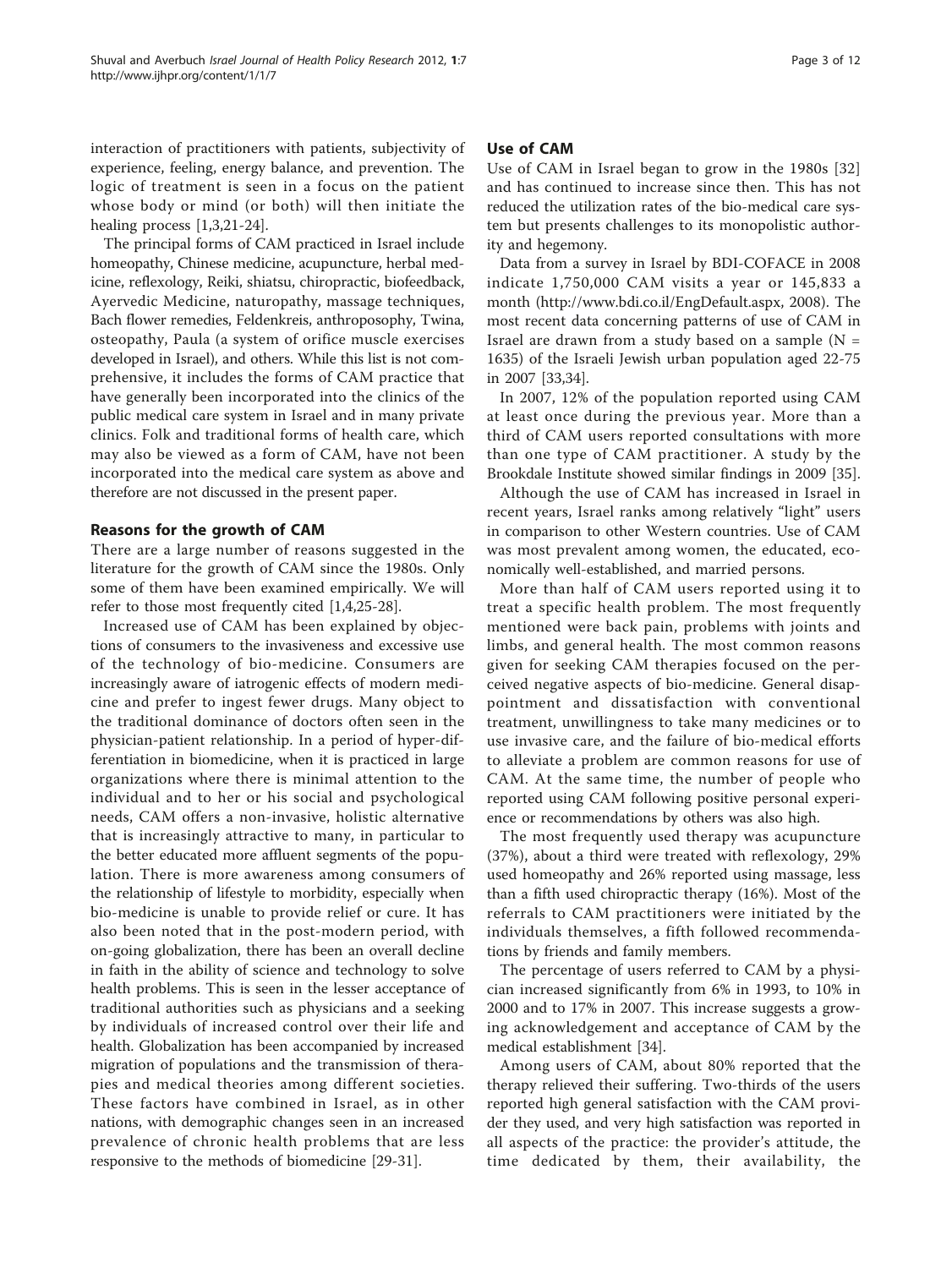information provided by them, and the quality of the therapy. More than half said they would recommend the use of CAM to others.

Thirty percent of CAM users received bio-medical therapy for the same problem while 70% used CAM instead of conventional medicine. More than half of the CAM users did not disclose their use of CAM therapy to their family doctor. The reasons for nondisclosure varied. The common ones were, "It was none of the doctor's business and I do not care what his/her opinion is", and "The doctor has no knowledge about CAM, never asks about it or is against it". When users were asked what they think their doctor's attitude to CAM therapies is, most of them said that they think their doctor does not oppose the use of CAM. No data are available to indicate the implications of this non-disclosure on patients' health.

The findings from this study carried out in Israel in 2007 do not differ substantially from the findings of similar studies concerning CAM use in other Western countries [[33](#page-10-0)].

# CAM Providers

In 2011 there were an estimated 20,000 CAM practitioners working full time and part time in Israel. Of these only 2,800 are members of professional organizations representing a wide variety of CAM specialties (personal communication from Mr. Ofir Sela, chairman, Association of Complementary Health Care Organizations, (HaLishka Lemikzto'ot Briut Maslimim), May 2011).

There were approximately 60 programs for teaching CAM in Israel in the framework of courses lasting between three months to four years. The courses vary widely in the quality of training they provide. There is no supervision or control regarding content. When a well known college sought to incorporate the teaching of CAM into its undergraduate program in 2009, its proposal was rejected by the Council on Higher Education.

The four medical schools vary in their attitudes to CAM. Some include short elective courses about CAM but none include such courses in the compulsory curriculum. At the same time, Israeli medical students show a high level of interest in CAM: 79% of medical students in their last year of study expressed an interest in learning about CAM during their course of study; 65% stated that they would be interested in applying CAM techniques to treat patients [[36\]](#page-11-0). This finding is strikingly similar to an earlier finding by Schachter et al. [\[37\]](#page-11-0) in their study of the attitudes of Israeli family physicians toward non-conventional medicine. They found that 87% wanted to know more about CAM therapies and 78% believed that CAM should be taught in medical

school. It seems safe to assume that these percentages have increased in recent years.

In 2002, at the initiative of a small group of members of the Israel Medical Association, the Israel Society for Integrative Medicine was founded within the framework of the IMA. It includes members of the Association who practice both bio-medicine and CAM and seek to integrate them with each other. By 2009 it had 150 members. The very existence of the Israel Society for Integrative Medicine is an important indication of the growing recognition by the medical establishment of the legitimacy of CAM practice by qualified physicians [\[12](#page-10-0)].

# Regulation of CAM

Israel has never established any formal jurisdictional regulation or control of CAM. There is no licensing procedure, little teaching of CAM in the medical schools, and no regulation of the many courses and schools which train CAM practitioners. (See [[12](#page-10-0)] Appendix B, for details regarding the legal status of CAM in Israel.)

The only relevant jurisdictional control mechanism is the Doctors' Ordinance [\[38](#page-11-0)], which provides that only persons holding a physician's degree and license may practice medicine. The Eilon committee, set up by the Ministry of Health in 1988 to examine the status of CAM in Israel, recommended that the above law be changed to make explicit the individual's basic right to select the health practitioner of his choice. At the same time it sought to establish appropriate licensing of CAM practitioners in order to guard against incorrect diagnosis or treatment that could cause health risks or harm to patients. It proposed that only licensed physicians be permitted to use the title "doctor" and that CAM practitioners adopt the ethical code of the medical profession. Finally, it encouraged research on the effectiveness of CAM [\[39](#page-11-0)].

None of these recommendations presented in 1991 were accepted. Indeed the Israel Medical Association issued a number of public declarations during the following decade seeking to assert the unquestioned hegemony of bio-medicine. In 1997 the IMA stated in one of its widely circulated publications [\[40](#page-11-0)] that "There is only one form of medicine which deals with care of human beings and only physicians are permitted to practice it...". However, in an apparent allusion to CAM, the same statement notes that "... within the context of professional practice, physicians may select a variety of methods" [[41](#page-11-0),[42](#page-11-0)].

The Ministry of Health, despite prolonged deliberations, has never been able to reach a formulation regarding regulation that was acceptable to the relevant interested parties, e.g., Israel Medical Association, CAM professional associations, and the sick funds. The result has been a reinforcement of the monopoly of bio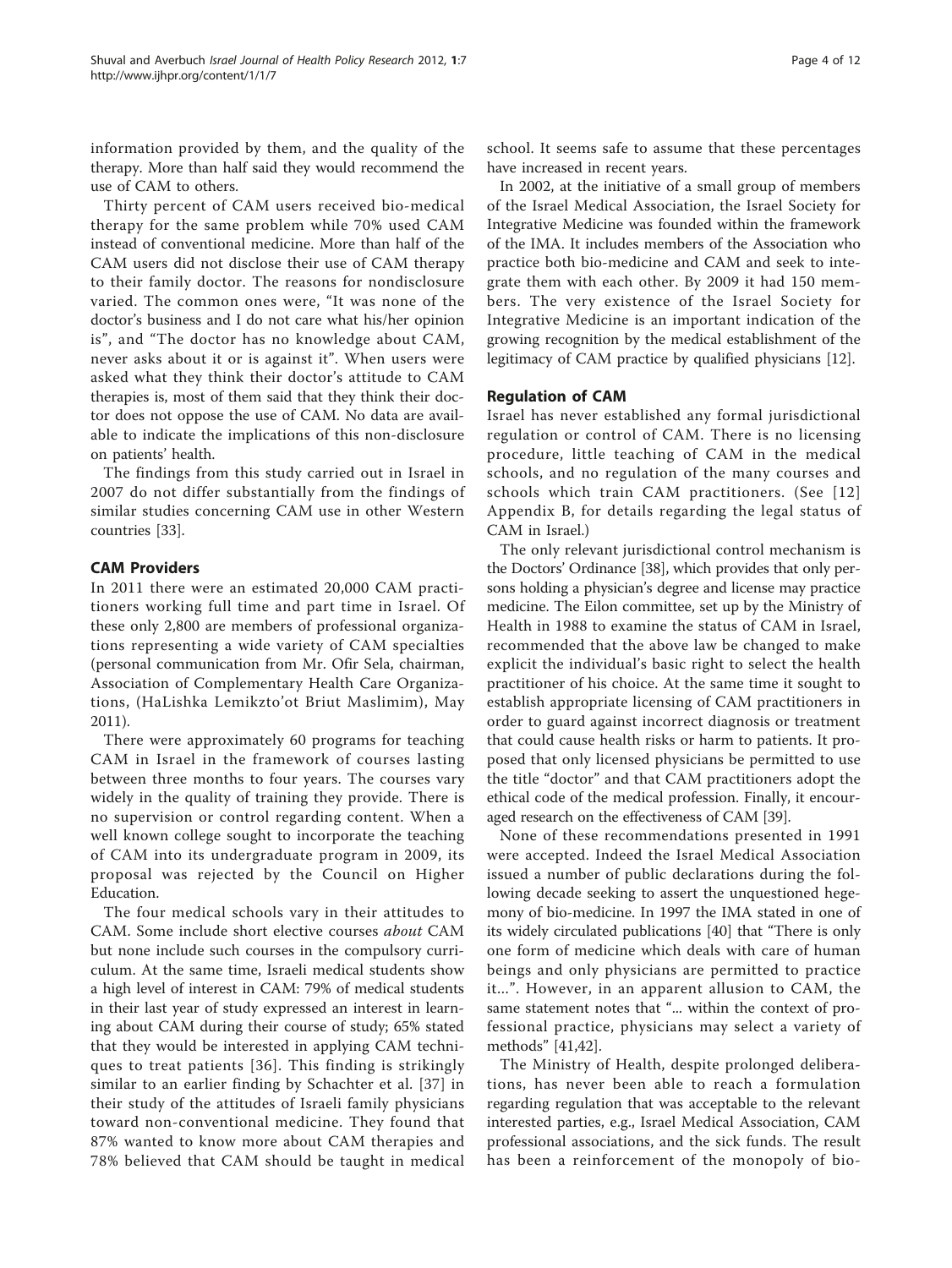medicine by denying independent access to the provision of health care by non-physicians.

In 2003 an additional committee was set up by the Ministry of Health to formulate a licensing procedure. During its deliberations, it considered a proposal for regulation by the state and academization of CAM studies. Incorporating CAM into the university programs was strongly opposed by some of the CAM practitioners who run their own schools for training practitioners. While this proposal was under consideration, one of the elite colleges submitted a request to the Council for Higher Education for the establishment of an undergraduate program of CAM studies. In 2009 the Council for Higher Education rejected this request. To date the committee has not submitted a final report.

# The Structure of Co-existence - Bio-medicine and CAM

We will first discuss the large public sector CAM services and then describe the smaller private sector.

# 1. The Public Sector

Sixty-five percent of CAM services in Israel are provided in the public sector of the health care system: by three of the sick funds and about one-third of the hospitals ([http://BusinessDataInformationCOFACE,](http://BusinessDataInformationCOFACE) 2008). The number of clinics run by each of the sick funds in 2010 reflects their relative size: Clalit - 50 clinics, Meuchedet - 16 clinics, Maccabi - 16 clinics; they are located in the major urban centers. Kupat Holim Leumit does not run a separate network of CAM clinics but includes CAM practitioners in 86 of its regular community clinics.<sup>2</sup> Outpatient CAM clinics are run by eleven of the public hospitals. In addition, a small number of primary care physicians provide integrative care within the framework of the regular sick fund clinics.

We will discuss each of these forms of delivery in turn.

#### a. CAM community clinics

The first CAM-dedicated clinic, established in 1991 at Assaf Harofe Hospital, established a structural pattern that was subsequently adopted by all of the community CAM clinics run by the sick funds as well as the outpatient clinics associated with the hospitals. Close examination of the mode of operation of these clinics in the 1990s and again in 2010 shows that the initial pattern has persisted in its original form for close to two decades ([[12\]](#page-10-0), Chapter 5).

The structure devised for the CAM clinics reflected three goals of the bio-medical initiators: to gain as much income as possible from patients' fees; to maintain the hegemony of bio-medicine; and to attract clients by offering a broad array of CAM services.

The CAM clinics require a fee for service. This contrasts with the regular sick fund clinics in Israel where medical care is dispensed with no fee for service or with a small symbolic charge for specialists. These fees are controlled and persons carrying supplementary health care insurance (74% of the population in 2007) pay about half of the fee [[43\]](#page-11-0). In the private sector fees are 2-3 times higher. Like all payments for health care, the fees introduce an element of inequality by making CAM less accessible to lower-income segments of the population.

The structure of the clinics may be viewed as a form of co-optation that attained all of the above goals. It was constrained by the jurisdictional regulations of the Doctors' Ordinance, which provides that only a licensed physician may practice medicine ([\[38\]](#page-11-0), Appendix B). Since the Ordinance also permits qualified persons working under the supervision of a licensed physician to provide health care, this authority is sufficient to legitimize the work of CAM practitioners in the clinics as long as they are supervised by a physician [[41,42,44](#page-11-0)].

Re-asserting its traditional hegemony, the bio-medical institutions entitled the newly established CAM clinics "complementary". The notion of "alternative" was deliberately rejected. This labeling strategy - one of the processes termed "boundary work" by Gieryn [[45\]](#page-11-0) highlights the dominance of bio-medicine and makes an unequivocal statement regarding the secondary role of CAM. The Hebrew term "refua mashlima" makes clear that CAM adds to or completes the work of the biomedical component.

The modus operandi of the clinics is as follows: The director of each clinic is a bio-medical physician who is also qualified in one or more fields of CAM practice. The other practitioners employed in the clinics include CAM specialists in many fields: acupuncture, homeopathy, chiropractic, reflexology, Feldenkreis, Reiki, naturopathy, touch and movement modalities, herbal medicine, biofeedback, Alexander, aromatherapy, alternative nutrition, Paula, and others. Only a minority are also licensed in a bio-medical field.

A bio-medical screening process establishes an unmistakable boundary defining the domains of bio-medicine and CAM: at the time of their first arrival, all clinic patients undergo a preliminary screening routine based on their bio-medical records. If these are incomplete, the patient is requested to complete them before she/he can be accepted for CAM treatment. The senior physician - generally the director of the CAM clinic - serves as a diagnostician and administrator but does not practice as a bio-medical clinician in these settings although he/she may practice in a CAM specialty.

The hegemony of bio-medicine defines a hierarchical relationship with CAM. This is seen in the salaries and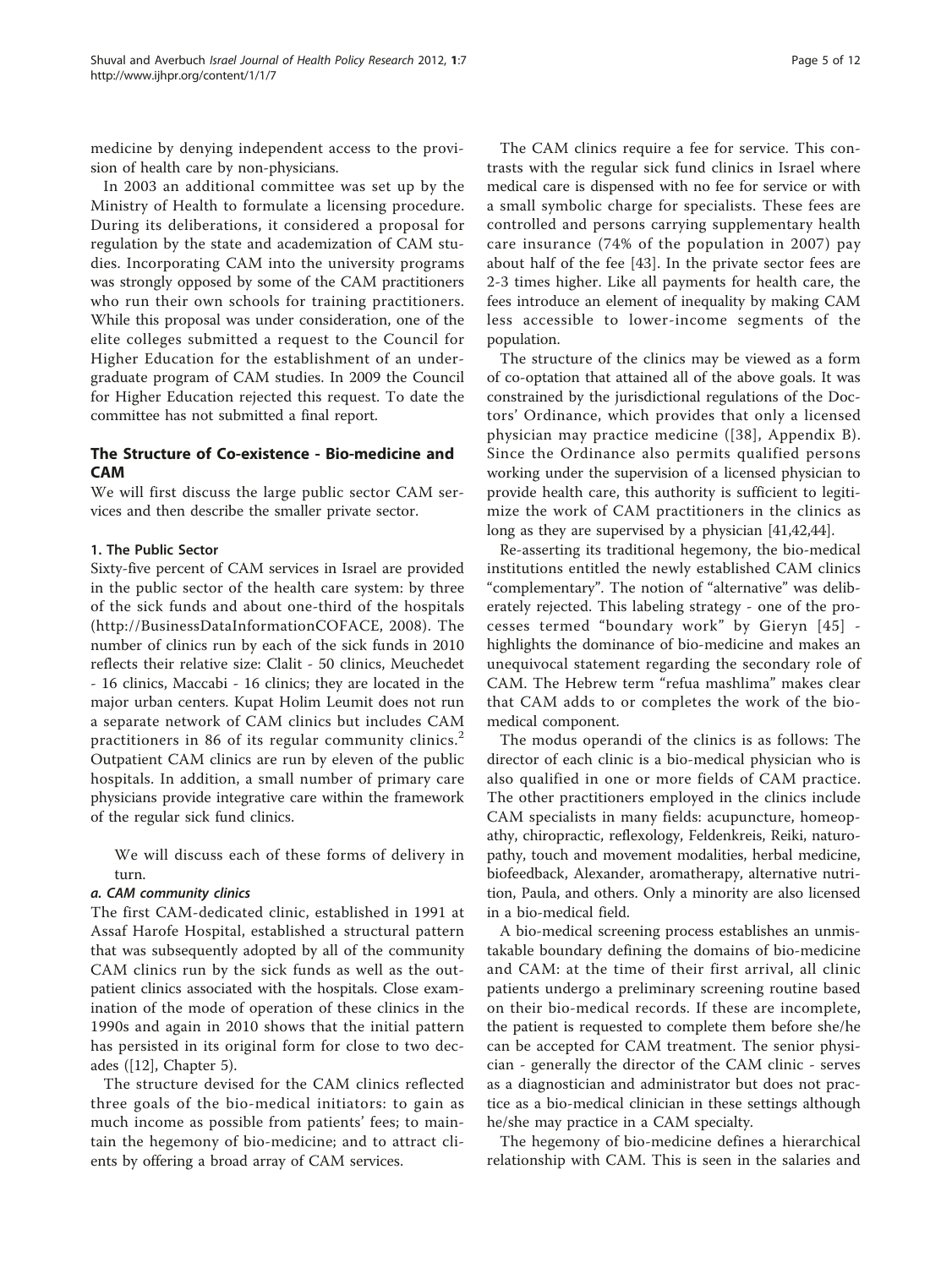employment status of the CAM practitioners, which is inferior to that of the bio-medical personnel [\[8](#page-10-0)].

At the same time, it has been noted that its acceptance within the bio-medical organizational structure endows CAM with a significant measure of legitimacy regarding health care [[46\]](#page-11-0). Despite the ambiguous nature of its jurisdictional status, its sponsorship and inclusion within the broad boundaries of the prestigious biomedical family of health care institutions bring it close to mainstream health care in Israel. What is more, patients gain confidence in CAM from its bio-medical sponsor [\[12\]](#page-10-0).

Our research has shown that the over-all, bio-medical control of the CAM clinics leaves a large measure of autonomy to the CAM staff. While the formal control mechanisms remain, they play only a minor role in the context of everyday clinical practice in which CAM is primary. From the CAM practitioner's viewpoint, the bio-medical control function is felt sporadically - before the patient reaches the stage of CAM treatment and again at the end of a series of CAM treatments for an evaluation session. What is important is the fact that CAM practice is segregated from bio-medicine and there is little integration of skills representing the two spheres. Nor is there evidence to suggest that the CAM practitioners feel a need for greater bio-medical contacts. We did not find any meaningful dialogue regarding theoretical or epistemological issues between biomedical and CAM practitioners ([[12](#page-10-0)], Chapter 5). In terms of the model suggested by Boon et al. [[47\]](#page-11-0), this form of practice may be seen as "parallel" rather than integrative medical practice.

In such a work environment there exists an opportunity for interaction and consultation among CAM practitioners with different specialties. However, our research found this to be a relatively rare phenomenon. Like most bio-medical specialists, the CAM practitioners tend to remain within the confines of their own specialty - unless specifically approached for a professional opinion. This is a form of isomorphism in which CAM practitioners re-enact the professional behavior of their bio-medical counterparts [[48](#page-11-0)].

#### b. Hospitals - CAM practitioners in bedside care

Our early research in 2000 found CAM practitioners to be thinly spread in a number of hospitals in numerous departments: orthopedics, oncology, pediatrics, internal medicine, obstetrics, premature infants, pediatrics, gastroenterology, neurology, and pain clinics. The latter were among the first to accept CAM practitioners because of the widespread awareness among bio-medical practitioners that they do not have effective means of dealing with pain. At that time, no one department contained a critical mass of CAM practitioners such as to be visible to the public or the staff. CAM practitioners working inside hospitals encountered numerous barriers ([\[12\]](#page-10-0), Chapter 5; 13), which made it clear that their presence was met with considerable reservation.

At that time there was little contact between hospitalbased outpatient CAM clinics and in-patient care. By the end of the decade we found that the CAM presence inside Israeli hospitals had increased, had become more visible and in a variety of forms. For the large part, the changes were spearheaded by individual initiatives undertaken by energetic physicians who were imbued with a keen desire to establish integrative medical care. Many are inspired by examples from the U.S. on which they seek to model their services, especially in the field of oncology (Memorial Sloan Kettering Cancer Center, Dana Farber Cancer Institute, M.D. Anderson Cancer Center).

The changes were brought about by individuals rather than by formal policy decisions of hospitals or the Ministry of Health. For this reason the changes initiated differ from hospital to hospital and depend to a large extent on the interests or specialization of the local biomedical initiator.

The most developed CAM programs in the hospitals at the end of the decade are geared to accompany biomedical oncological treatment. Such programs have been established inside several hospital departments or near them. They offer patients a wide variety of therapies to assist in alleviating the side effects of radiological treatments and chemotherapy, reduce tension, lessen pain, and strengthen coping strategies. The CAM techniques utilized include acupuncture, herbal remedies, naturopathy, shiatsu, reflexology, touch therapies, hypnosis, bio feedback, meditation, yoga, tai chi, chi gong, and others. Some programs offer workshops in yoga, tai chi, and psychological support services to patients and to their families. Information and guidance are provided on nutritive supplements and herbal products.

Within this context, bio-medical modes prevail. Patients are assured of bio-medical supervision and consultation services in the CAM setting as well as coordination with their primary bio-medical oncological therapist in the hospital. Informed consent is a pre-condition for treatment by CAM. Specialization is seen in the fact that some hospitals treat only adults while children are treated in a setting that specializes in pediatric oncology (<http://www.rmc.org.il>).

Most of these services require payment of a fee with reduced charges offered to members of specific sick funds that have contracted with the CAM clinic. Members of other sick funds pay a full fee. As noted, in all cases the financial outlay for a series of treatments is far from negligible.

Some activities inside hospitals are supported by grants for research that seeks to provide systematic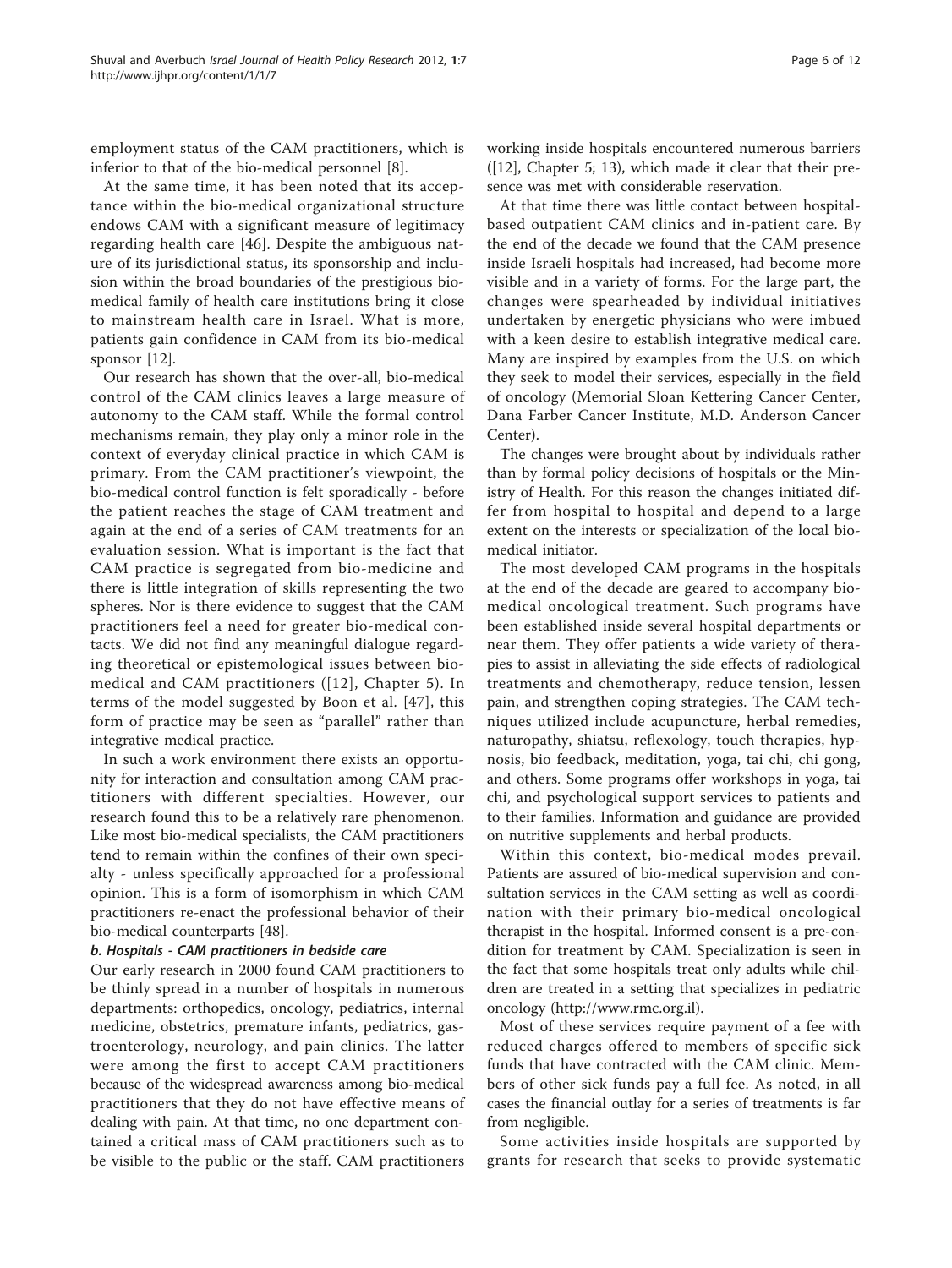Page 7 of 12

evidence for the effectiveness of CAM treatment. All of the CAM clinics - which are directed by integrative physicians - make a point of highlighting their clinical research and teaching programs, which provide legitimization for their presence in a bio-medical setting. This strategy has been used in expanding CAM into the hospital system. Careful documentation of procedures and recording of patients' reactions to various CAM modalities accompany some of the treatment processes. In a few hospitals the research procedure legitimizes entering the data into the patient's medical record - an innovative process that has long been advocated by integrative physicians. Such records have a long-range impact, imparting increased legitimacy to CAM procedures.

Like in other countries, the establishment of CAM services inside hospitals is often dependent on a "motivated champion" - an individual or family who takes the initiative to recruit support and funding for CAM services. Such champions are generally lay persons who have themselves benefited directly or through family members from CAM treatment. They are active in mobilizing support for CAM at a variety of levels in the bio-medical hierarchy. The initial arrangements for organizing these services are informal and based on particularistic relations with biomedical figures who are unable - or unwilling - to seek support for CAM inside the official administrative structure of the hospitals [\[49](#page-11-0)].

In recent years, the labeling of CAM in hospitals has begun to change. As noted, in the past CAM was labeled complementary to medicine. Recently some of the hospitals have expanded the formal title of the CAM services to include the term integrative. This change carries important symbolic implications. Rather than viewing CAM as a secondary complement to bio-medicine, the term "integrative" highlights the partnership of bio- and alternative medicine.

While oncology is the most prominent area into which CAM has expanded, it has been developed in other hospital departments as well. Among these are neurology, pain clinics, dermatology, gastroenterology, and orthopedics. In addition, a gynecology department offers CAM treatment to menopausal women. A pediatric CAM clinic at one of the hospitals offers care for sleep disturbances, digestive problems, respiratory difficulties, headaches, anxiety and depression, and behavior problems. Pregnant women are offered CAM assistance by midwives before and during birth at a number of hospitals. A preventive program in a cardiology department offers CAM treatment in addition to its bio-medical program: to reduce high blood pressure, control unstabilized diabetes, prevent obesity, and stop smoking.

In the past, departments of surgery and especially operating rooms have been strictly off-bounds to CAM in all Israeli hospitals. In 2010 an experimental program was activated in at least one hospital utilizing CAM in pre- and post-surgical settings. Techniques such as hypnosis, reflexology, acupuncture, bio-feedback, guided imagery, and touch techniques have been used to control anxiety and tension, ease pain, reduce nausea, control post-operative complications, and speed recovery. The experiment is defined as a research project: thus all of the CAM procedures are meticulously monitored including patients' response to treatments. These are recorded in the patient's bio-medical clinical record. While the operating theatre itself remains closed to CAM, the boundaries of its surrounding territory in which critical pre- and post-surgical procedures occur, have been re-contoured to admit CAM practitioners.

We may conclude that the presence and activity of CAM in Israeli hospitals has increased over the past ten years - principally as a result of energetic efforts by individual directors of outpatient CAM clinics who embraced the mission of promoting integrative medicine inside the hospitals.

The introduction of palliative and rehabilitative care of cancer patients served as an effective spring-board for the introduction of CAM into the heart of hospital practice because of its focus on care rather than cure [[50](#page-11-0)]. Creative use of evidence-based research regarding CAM has promoted the respectability and acceptability of CAM in settings where it was previously rejected. It has also induced important changes in the protocol of hospital care, e.g., the inclusion of the record of CAM treatment in the patient's file.

In this sphere, as in others, isomorphism plays a role: the more CAM looks like and feels like bio-medicine, the greater its acceptability in the hospital system. The promoters of integrative medicine are essentially medicalizers of CAM - but at the same time "CAMifiers" of bio-medicine. The former is for the moment the more powerful force - but the latter is far from negligible and is likely to increase in the future.

#### c. Integrative Care in Sick Fund Clinics

In 2009, there were over 5,000 physicians practicing in the regular primary care clinics run by the four sick funds. These are distributed in all parts of the country and provide universal medical care under the provisions of the National Health Law of 1995 [[15\]](#page-10-0). As noted, CAM is not included in the list of entitlements under the Law.

Among these physicians is a small sprinkling of primary care doctors who are also qualified in one or more CAM fields and who seek to integrate these skills into their practice. Most of them are family practitioners, internists, or pediatricians.

These initiatives in integration are individually motivated and do not reflect a policy stance on the part of any organized health care institution. None of the three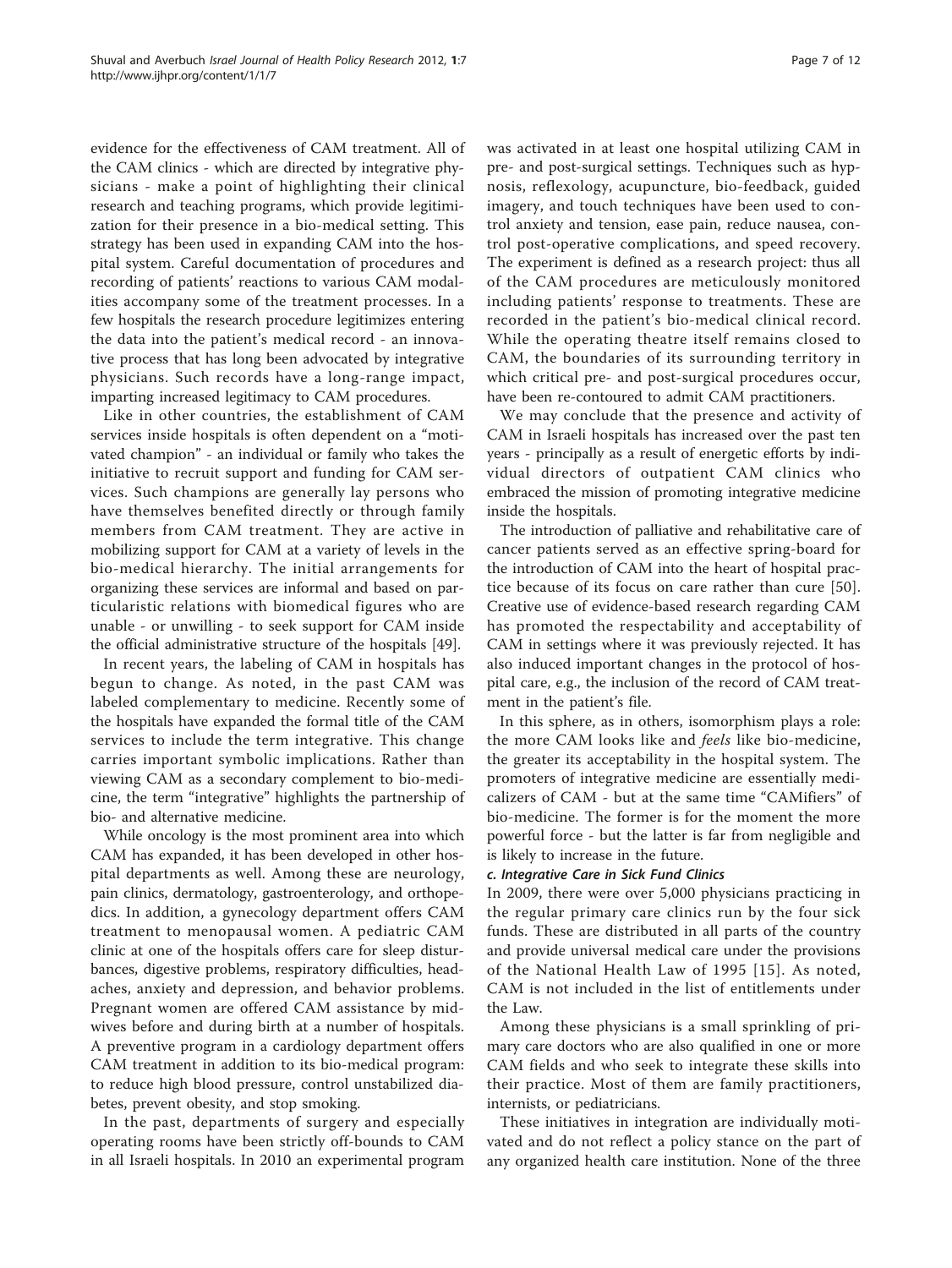sick funds that employ these physicians has addressed the many issues involved in this innovative mode of practice. Insofar as the sick funds are concerned, CAM is officially provided in the special network of clinics dedicated to CAM which they have established.

The CAM physicians who work in the regular sick fund clinics are unbothered by epistemological or cognitive conflicts and generally believe in "one medicine". Many see themselves as pioneers and are imbued with zealous enthusiasm to utilize the best of their bio-medicine and CAM skills for the benefit of their patients. They seek fully integrated medicine in which bio-medical care and CAM are practiced jointly.

The integrative physicians are engaged in a process of CAMification of primary care, i.e., introducing elements of CAM when they believe they will improve the quality of clinical practice. Like CAM midwives ([[13\]](#page-10-0), Chapter 9), they identify strongly with their bio-medical profession while at the same time seeking to introduce CAM into clinical encounters when they believe it can be useful.

The research shows that the organizational boundary drawn by the sick funds presents a major obstacle to the implementation of this type of integrative practice. Since CAM is not included in the basic list of entitlements provided by law, it cannot be provided in the context of the sick fund clinics without a fee for service. The salaried primary care doctors are not permitted to take fees during their working hours. As mentioned earlier, from the point of view of the sick funds, the demand for CAM is formally dealt with by the network of CAM clinics and patients should be referred to them. By adopting this stance the sick funds in effect support the "parallel" style of integration practiced in the CAM clinics.

These constraints cause considerable discomfort to the integrative physicians who are constrained in the use of their CAM skills. Many are critical of the quality of care offered in the sick funds' CAM clinics and of the separatist mode of practice there which differentiates bio-medicine from CAM so sharply. At the same time, it is awkward for them to refer patients to their own private clinics.

Despite their desire to integrate CAM into the public primary care system, some decide that part-time private practice provides a preferable solution. Many have opened private clinics in which they integrate bio-medicine and CAM, giving primacy to whichever type of treatment seems optimal for individual patients. In these settings CAMification is more easily achieved.

An additional option is to introduce CAM discreetly into the public primary care clinic - by offering patients CAM advice and therapy informally, as best they can. Most amenable to such discreet entry are recommendations regarding alternative diets, relaxation techniques, and use of herbal or homeopathic products that can be purchased over the counter. Time- and space-consuming procedures - such as acupuncture or reflexology are more difficult to introduce.

Research shows that CAM midwives are in a similar position: working in the delivery rooms of hospitals, they introduce CAM procedures discreetly, with the consent of the birthing woman. The environment of the delivery rooms is strongly bio-medical, but the CAM midwives resist the medicalization of childbirth. They seek to reduce the use of epidurals while introducing massage and other touch techniques to control the pain of delivery. Their work is subject to bio-medical scrutiny by other midwives, but they are supported inside the hospital by those obstetricians who promote natural childbirth. This approach of the midwives provides a further example of the CAMification process ([[10](#page-10-0)-[12](#page-10-0)], Chapter 11).

### 2. The Private Sector

The percentage of private participation in the global expenditure on health has been increasing in recent years in Israel. In 2010 it reached 43%, which is higher than in most developed OECD countries ([http://www.](http://www.oecd.org) [oecd.org](http://www.oecd.org)). This is a source of serious concern in a society committed to an egalitarian policy in health care. The fact that 35% of CAM is provided by the private sector contributes to inequality and is part of the broader trend seen in the on-going reduction in public support of health and welfare programs.

Part of the private sector delivering CAM services is linked into the public sector by contracts and agreements with the sick funds, which provide reduced fees to patients carrying supplementary health insurance.

Many of the CAM practitioners in the private sector also work in the public sector. The lucrative setting of private practice is seductive in a society that is structured around an open market economy. Working privately on a part-time basis, practitioners are able to augment their incomes considerably.

Private practice offers practitioners a less constrained clinical ambience: they have more time to select their diagnostic and treatment options as they see fit. For practitioners who are bio-medically trained, the balance of bio-medicine and CAM is not constricted and can be freely adjusted by the practitioner to a patient's needs. In this context CAMification is an open option.

CAM nurses provide an example in which a spatialtemporal boundary provides for complete separation between their bio-medical and CAM practice. These nurses practiced bio-medicine in public hospital settings and moved to a private clinic elsewhere to practice CAM. In each of these differentiated settings the nurses work in an environment that is minimally invaded by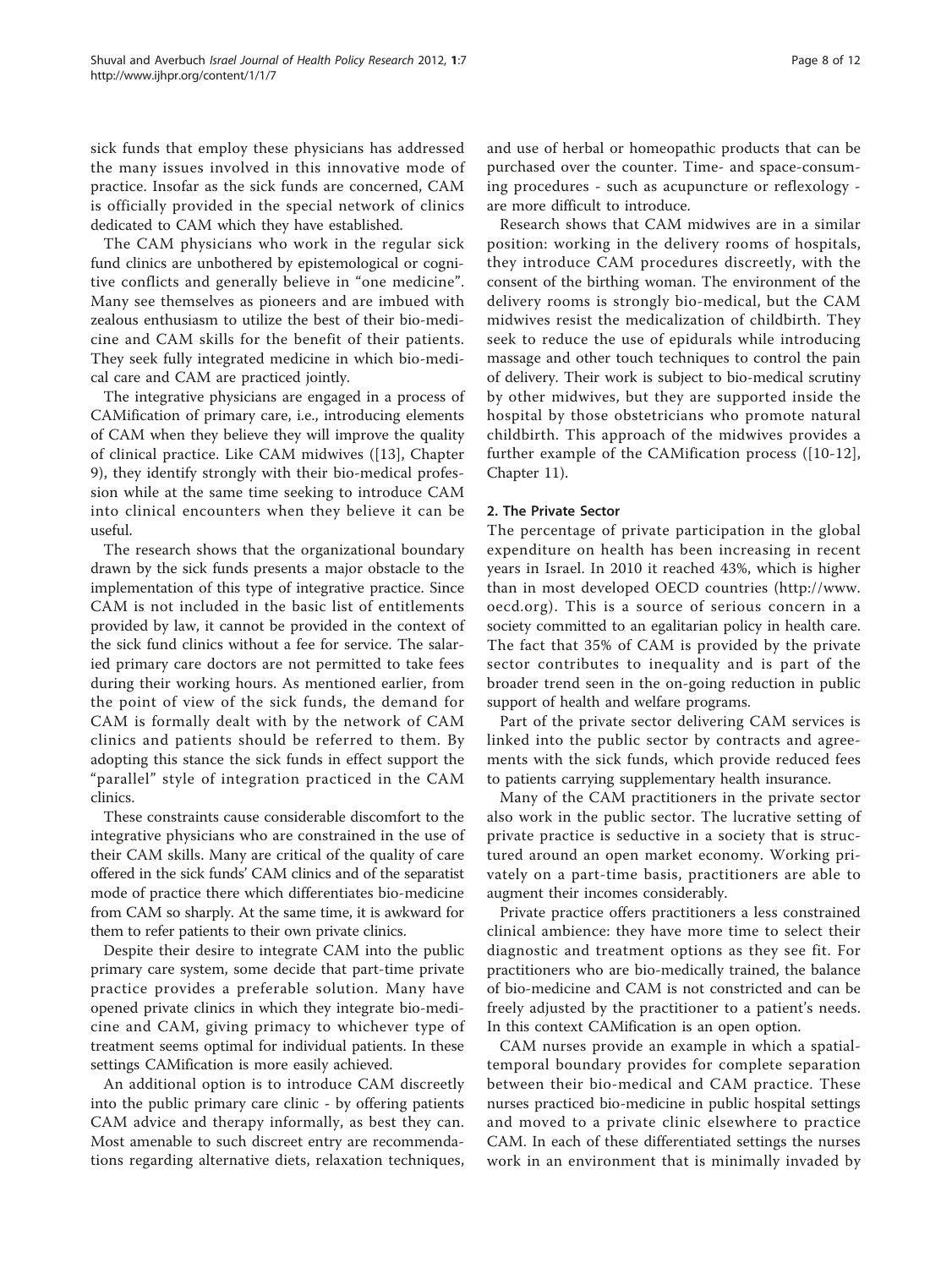values or controls that challenge the treatment modes they choose to utilize. They do not worry about significant others scrutinizing their clinical work. At the same time, we have noted an interesting asymmetry in this type of differentiated boundary work. In the context of their private CAM clinic the nurses are entirely comfortable in importing bio-medical skills over the territorial boundary defining their CAM environment. Thus they view it as a sine qua non to screen patients by the use of bio-medical tests and records before starting CAM treatment.

However, in the context of their hospital work, the nurses adhere strictly to bio-medical procedures. Even when they believe that a CAM technique could relieve a patient's pain, they are reluctant to use it - lest one of the other bio-medical members of the staff in the department observe such deviant behavior. Sometimes they use CAM discreetly - while checking over their shoulder for a critical presence ([\[12](#page-10-0)], Chapter 8).

# Some Policy Issues

#### Regulation

The public as a whole and patients in particular are entitled to a safe system of CAM care. It is the responsibility of the state to protect the public by ensuring that CAM is practiced in accordance with professional, ethical, and practice standards [\[51\]](#page-11-0).

A major outstanding issue in Israel - as in many other countries - is the establishment of a system of licensing that makes explicit and enforceable the standards of practice required for the different forms of CAM. The absence of formal regulatory legislation to control CAM practice, education, and licensing is not unique to Israel [[52\]](#page-11-0). However, there are a number of countries that have begun the process of regularization and Israel could learn from their experience [\[53-58](#page-11-0)].

In Israel, although a number of public committees have presented recommendations regarding this issue, none have been accepted. The result has been that the Doctors' Ordinance of 1976 remains the sole jurisdictional mechanism from which CAM practice may attain legitimacy. This Ordinance provides that only licensed physicians may engage in medical care but physicians may supervise the clinical work of unlicensed health care practitioners. It is the latter provision that provides legitimacy for CAM practice by non-physicians in the CAM clinics.

The result has been the establishment in Israel of a highly medicalized network of CAM clinics within the system of publicly sponsored medical care. Responsibility for quality control is placed solely in the hands of physicians, even though it cannot be assumed that training for medicine in itself provides the knowledge, skills, and judgment needed for this task.

Licensing for non-medical CAM practitioners is a complex problem that needs to be addressed creatively taking into consideration the considerable differences among the various CAM specialties and their specific needs. Israel can learn from the experience in Europe and in the United States where guidelines have been developed for the appropriate practice of CAM [[51,56,59](#page-11-0)].

#### Primary care

The structure of the CAM clinics in Israel does not encourage - and may discourage - use of CAM for primary care. CAM techniques are time consuming and can hardly be fitted into the prevailing norm of the sick fund clinics, which is six patients per hour. The organizational barriers to the incorporation of CAM into primary care are related to the difficulty of combining services covered by supplementary health insurance or requiring a full fee for service into the universal, free primary care clinics. This is discussed above.

These problems help explain the relatively "light" use of CAM in Israel in comparison to other Western countries where it is offered as a "direct form of primary health care" [[60](#page-11-0)]. In England half of the general practices offer their patients access to CAM services [\[61](#page-11-0)]. In Germany 60% of the family doctors provide CAM in the context of their practice. This is the highest rate reported in the literature: the percentages range from 13% to 38% in other Western countries [[62](#page-11-0),[63](#page-11-0)].

Indeed, the formal structure of the CAM clinics in Israel appears to be geared to patients who have not been able to obtain help in their regular bio-medical facility, so that in many cases CAM is viewed as a "last resort". In addition, the fee for service is a deterrent in a country where accessible primary care is available at no direct cost on a universal basis. Furthermore, the screening process imposes a structural delay in access to immediate health care: it requires an appointment with the senior physician and only after that has been cleared can a patient make an appointment with a CAM practitioner. The structural separation from bio-medical care also serves to discourage use of CAM for primary care.

An interesting experimental primary-care clinic that provides integrated CAM and bio-medical care in Sweden is described by Sundberg et al. [[64](#page-11-0)]. The clinic included one general practitioner and eight CAM practitioners in different types of practice, all of whom worked on a part time basis.This experimental clinic, which is structurally similar to the Israeli CAM clinics, is relevant to the Israeli experience because it addresses issues of hierarchy and collaboration among bio-medical and CAM practitioners.

Hollenberg [\[65](#page-11-0)] highlights the difficulties inherent in integrative practice in an analysis of the relations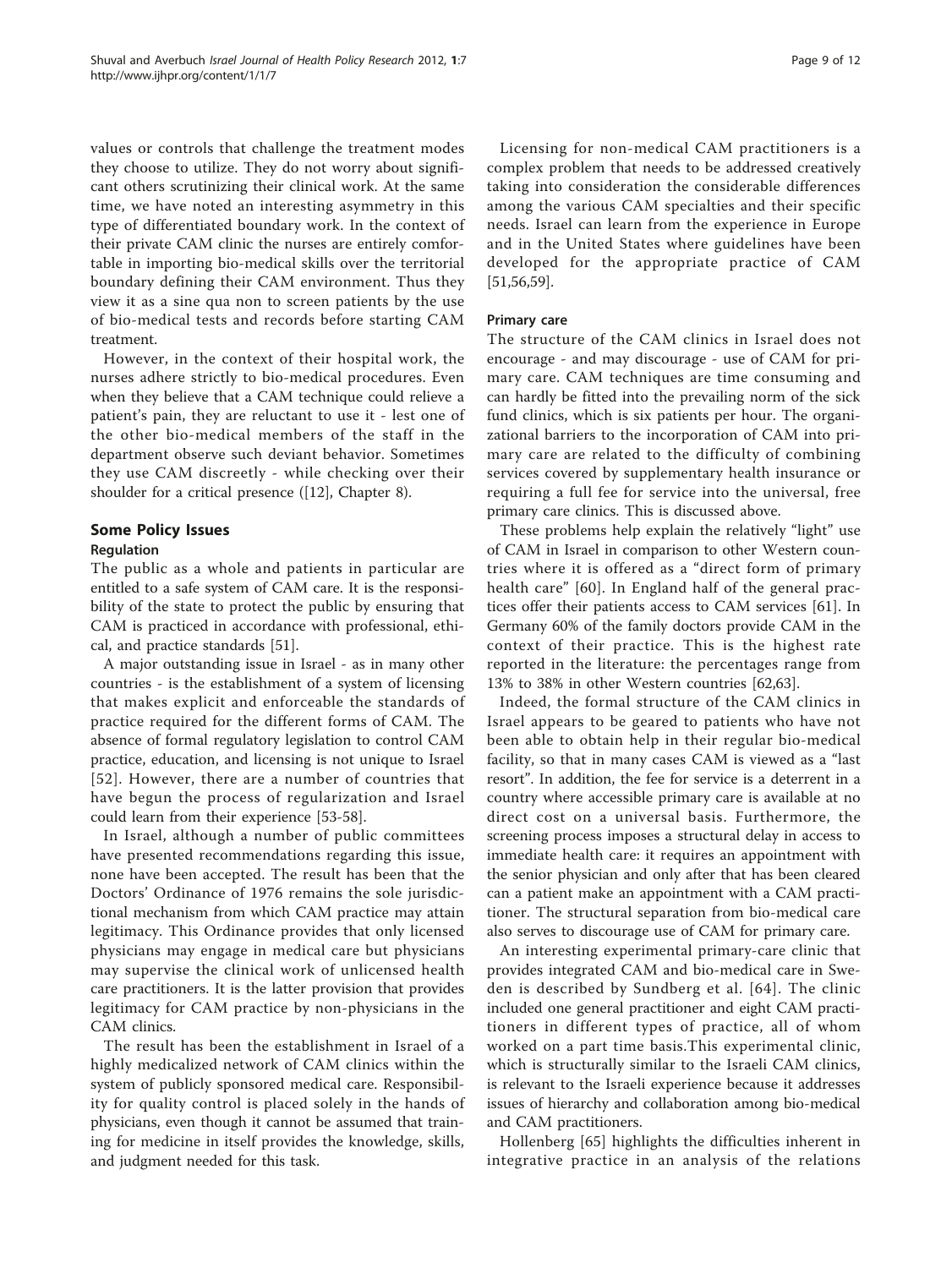between physicians and CAM practitioners in such settings. He points to the complexities of working together since bio-medical doctors often continue to perpetuate patterns of medical dominance by maintaining control of overall patient care and using bio-medical language as the primary form of communication. Research indicates that physician-managed CAM clinics often frustrate and stifle CAM practitioners [[66\]](#page-11-0).

Unlike the senior physician in the CAM clinics in Israel (rofe memayen), the "gatekeeper" in the Swedish primary care clinic is a bio-medical-CAM practitioner who is responsible for the full *clinical* management of the patient including recommendations for both biomedical and CAM treatment. These recommendations are considered by a "consensus case conference" with the full provider team. The authors emphasize that a deliberate effort is made to avoid medical dominance in an effort to attain "interdisciplinary, non-hierarchical decision making involving a mix of conventional and complementary medical solutions in individual case management" [\[64\]](#page-11-0).

The interesting difference between the Swedish experiment and the Israeli CAM clinics focuses on the role of the "gatekeeper": in Israel that role is supervisory and administrative with only a minimum of clinical functions; in Sweden it is supervisory in an egalitarian mode but also clinical [[64\]](#page-11-0). In Israel there is no bio-medical care offered at the CAM clinics; CAM is provided in an insulated context. Both bio-medicine and CAM are present but they function separately with little on-going contact between them. Israeli policy makers might well learn from the Swedish experiment

#### Reimbursement for CAM treatment

In an overview of systems of reimbursement for CAM treatment carried out in 23 countries and within the European Union, it was found that all countries have some form of social insurance and in some there are private systems of insurance as well [\[67](#page-11-0)]. The coverage of CAM varies. It can be complete or restricted by number or type of treatment; sometimes a matching payment is required. There are countries in which there is no reimbursement for CAM by public or private insurance; in other countries CAM is covered only by public or only by private insurance systems; and, finally, there are countries in which CAM is reimbursed by both public and private insurance systems.

In Israel a combination of the second and third system has been devised: the sick funds, which provide a universal set of health care entitlements, do not include coverage of CAM but sell supplementary insurance that covers partial coverage of CAM. Three-quarters of the population have purchased supplementary insurance from the sick funds or from other insurance bodies and are therefore partially covered for the cost of CAM treatment. Nevertheless, the costs to the consumer of CAM care contribute to inequality in health. Other countries with public/private systems of insurance are France, Italy, Germany, and Switzerland. In those countries only selected forms of CAM are covered, while in Israel all of the types of CAM offered in the clinic are included [[67\]](#page-11-0). The pros and cons of the various approaches to financing CAM should be analyzed, along with their implications for Israeli health policy.

### CAM in Bio-Medical Education

CAM is offered sporadically in medical schools in Israel as an elective course; it is not a regular part of the curriculum in schools of nursing, of occupational therapy, or physical therapy. Practitioners in these schools and in other bio-medical training institutions need to be exposed to the basics of CAM therapies. The object is not to train them as CAM practitioners, but to provide a basis for understanding the options available to their patients for referrals. Furthermore, they need to understand the CAM experiences of those of their patients who have already undertaken these types of treatments. Greater understanding of CAM by bio-medical practitioners is likely to increase their open-mindedness so that patients will report to them more freely on their experiences with CAM treatment. Lack of knowledge or awareness of a patient's de facto use of CAM can be an impediment to appropriate bio-medical care. Research has shown that in the future CAM treatments may be included in patients' medical records and will therefore require more knowledge and understanding of its implications by bio-medical practitioners [\[13,](#page-10-0)[68\]](#page-11-0).

Curriculum committees, which determine course content and requirements in the medical schools and in the schools for other health care professionals, should explore the inclusion of CAM in their respective required curriculum.

#### Conclusions

CAM is here to stay and its use is likely to increase in Israel in future years. Indeed the trend over the past decade points in that direction. Israel - at present a relatively low user - is likely to come closer to the levels seen in other Western countries for many of the same reasons seen there. It is of interest to note that research in Holland has pointed to a negative relationship between confidence in bio-medicine and use of CAM [\[27\]](#page-10-0). With the growing transparency of bio-medical procedures and widespread media coverage, it is possible that public confidence in bio-medicine may further decline, thus augmenting the likelihood of increased use of CAM in future years.

This means that the policy issues noted will become more urgent. Health policy planners can no longer put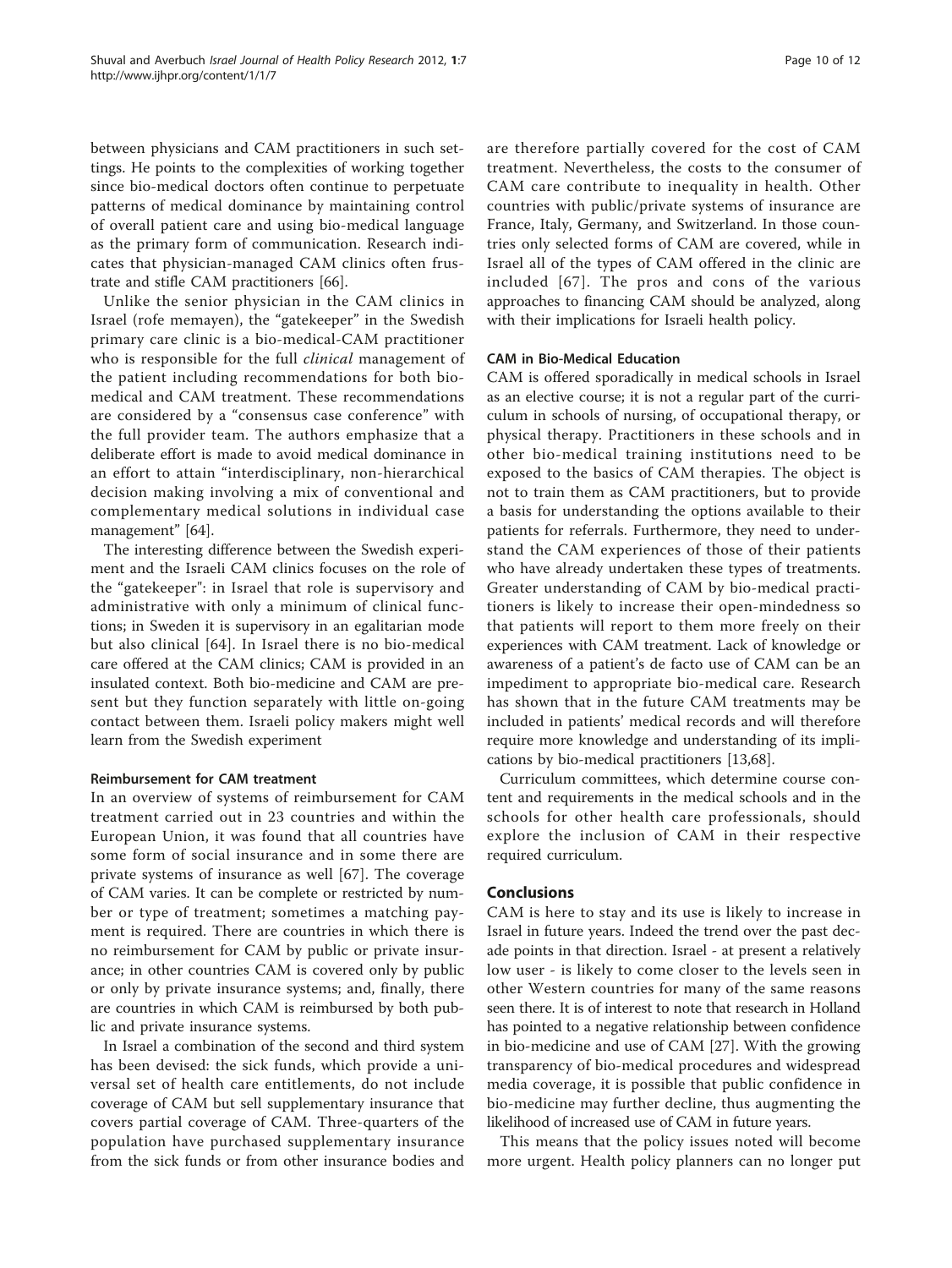#### <span id="page-10-0"></span>Endnotes

<sup>1</sup>Data on use of CAM by the total Arab population is not available, but findings of surveys carried out in specific areas are discussed in ([23], Chapter 12). <sup>2</sup>

<sup>2</sup>See:<http://www.clalitmashlima.co.il>, [http://www.mac](http://www.maccabitivi.co.il/153-he/Maccabi_natural.aspx)[cabitivi.co.il/153-he/Maccabi\\_natural.aspx](http://www.maccabitivi.co.il/153-he/Maccabi_natural.aspx), [https://www.](https://www.meuhedet.co.il/meuhedet/downloads/extra.pdf) [meuhedet.co.il/meuhedet/downloads/extra.pdf,](https://www.meuhedet.co.il/meuhedet/downloads/extra.pdf) [http://](http://www.leumit.co.il/natural.asp?pgId=69&catId=497) [www.leumit.co.il/natural.asp?pgId=69&catId=497](http://www.leumit.co.il/natural.asp?pgId=69&catId=497)

#### Acknowledgements

This article draws in part on ideas discussed in a book authored jointly by Shuval and Averbuch, entitled: Alternative and Bio-Medicine in Israel: Boundaries and Bridges, Academic Studies Press [http://www.](http://www.academicstudiespress.com/SimpleSearch.aspx?query=Alternative%20and%20Bio-Medicine%20in%20Israel) [academicstudiespress.com/SimpleSearch.aspx?query=Alternative%20and%](http://www.academicstudiespress.com/SimpleSearch.aspx?query=Alternative%20and%20Bio-Medicine%20in%20Israel) [20Bio-Medicine%20in%20Israel](http://www.academicstudiespress.com/SimpleSearch.aspx?query=Alternative%20and%20Bio-Medicine%20in%20Israel), January 2012.

#### Author details

<sup>1</sup>Rose Chair in the Sociology of Health, School of Public Health and Department of Sociology and Anthropology, Hebrew University of Jerusalem, Avizohar 8-671, Jerusalem 96267, Israel. <sup>2</sup>School of Public Health, Hebrew University of Jerusalem and Israel Ministry of Health, Ben Tabai 2, Jerusalem 91010, Israel.

#### Authors' contributions

The present paper was planned jointly by JTS and EA and drafted first by JTS. EA was consulted during this process, added a number of important additional ideas and checked the final version for accuracy and coverage. Both authors read and approved the final manuscript.

#### Authors' information

Judith T. Shuval received her Ph.D. in sociology from Harvard University. She is Professor Emerita at the Hebrew University of Jerusalem, where she holds the Louis and Pearl Rose Chair in the Sociology of Health. She has received the Israel Prize for the Social Sciences.

Emma Averbuch received her PhD in Sociology from the Hebrew University of Jerusalem in 2010. She coordinates activities regarding coping with inequality in the Israel Ministry of Health and teaches sociology of health at the Braun School of Public Health, Hebrew University-Hadassah Medical School in Jerusalem.

#### Competing interests

The authors declare that they have no competing interests.

#### Received: 12 April 2011 Accepted: 20 February 2012 Published: 20 February 2012

#### References

- 1. Coulter ID, Willis EM: [The rise and rise of complementary and alternative](http://www.ncbi.nlm.nih.gov/pubmed/15174992?dopt=Abstract) [medicine: a sociological perspective.](http://www.ncbi.nlm.nih.gov/pubmed/15174992?dopt=Abstract) Med J Aust 2004, 180:587-589.
- 2. Keshet Y: Complementary Medicine and the Reenchantment of the World Tel Aviv: Resling; 2010, [Hebrew].
- 3. Northcott HC: Alternative Health Care in Canada. In Health, Illness and Health Care in Canada.. 2 edition. Edited by: Bolaria SB, Dickinson HD. Toronto: Harcourt Brace and Co; 1994:487-503.
- Rosenberg EI, Genao I, Chen I, Mechaber AJ, Wood JA, Faselis CJ, Kurz J, Menon M, O'Rorke J, Panda M, Pasanen M, Staton L, Calleson D, Cykert S: [Complementary and Alternative Medicine Use by Primary Care Patients](http://www.ncbi.nlm.nih.gov/pubmed/18564996?dopt=Abstract) [with Chronic Pain.](http://www.ncbi.nlm.nih.gov/pubmed/18564996?dopt=Abstract) Pain Med 2008, 9:1065-1072.
- 6. Mizrachi N, Shuval JT, Gross S: Boundary at Work: Alternative Medicine in Biomedical Settings. Sociol Health III 2005, 27(1):20-43.
- 7. Shuval JT, Mizrahi N, Smetannikov E: [Entering the Well-Guarded Fortress:](http://www.ncbi.nlm.nih.gov/pubmed/12383459?dopt=Abstract) [Alternative Practitioners in Hospital Settings.](http://www.ncbi.nlm.nih.gov/pubmed/12383459?dopt=Abstract) Soc Sci Med 2002, 55(10):1745-1755.
- 8. Shuval JT, Mizrachi N: [Changing Boundaries: Modes of Co-existence of](http://www.ncbi.nlm.nih.gov/pubmed/15107170?dopt=Abstract) [Alternative and Bio-Medicine.](http://www.ncbi.nlm.nih.gov/pubmed/15107170?dopt=Abstract) Qual Health Res 2004, 14(5):675-690.
- 9. Shuval JT: [Nurses in Alternative Health Care: Integrating Medical](http://www.ncbi.nlm.nih.gov/pubmed/16781808?dopt=Abstract) [Paradigms.](http://www.ncbi.nlm.nih.gov/pubmed/16781808?dopt=Abstract) Soc Sci Med 2006, 63(7):1784-1795.
- 10. Shuval JT, Gross SE: Midwives Practice CAM: Feminism in the Delivery Room. Complement Prac Rev 2008, 13(1):46-62.
- 11. Shuval JT, Gross S: Nurses and Midwives in Alternative Health Care: Comparative Processes of Boundary Reconfiguration in Israel. In Complementary and Alternative Medicine Nursing and Midwifery. Edited by: Adams J, Tovey P. London and New York: Routledge; 2008:113-134.
- 12. Shuval JT, Averbuch E: Alternative and Bio-Medicine in Israel: Boundaries and Bridges Brighton: Academic Studies Press; 2012.
- 13. Israel Central Bureau of Statistics: Statistical Abstract of Israel, 2010 Jerusalem: Central Bureau of Statistics.
- 14. Israel Ministry of Health: Inequality in Health Jerusalem: Israel Ministry of Health; 2010, [Hebrew].
- 15. Rosen B, Samuel H: Israel: Health System Review. Health Systems in Transition Copenhagen: WHO Regional Office for Europe; 2009.
- 16. International Monetary Fund: World Economic Outline Data Base. 2010 [[http://www.imf.org\]](http://www.imf.org).
- 17. Bombardieri D, Easthope E: Convergence between Orthodox and Alternative Medicine: A Theoretical Elaboration and Empirical Test. Health 2000, 4(4):479-494.
- 18. Office of Alternative Medicine, Committee on Definition and Description: [Defining and describing complementary and alternative medicine.](http://www.ncbi.nlm.nih.gov/pubmed/9061989?dopt=Abstract) Altern Ther Health Med 1997, 3(2):49-57.
- 19. Montgomery SL: Illness and Image in Holistic Discourse: How Alternative Is "Alternative". Cult Crit 1993, Fall:65-89.
- 20. Moerman D: Meaning, Medicine and the 'Placebo' Effect Cambridge: Cambridge University Press; 2002.
- 21. Berliner HS: Scientific Medicine Since Flexner. In Alternative Medicine: Popular and Policy Perspectives. Edited by: Salmon JW. New York and London: Tavistock Publications; 1984:30-56.
- 22. Clavarino A, Yates P: Fear, Faith or Rational Choice: Understanding the Use of Alternative Therapies. In Sociology of Health and Illness: Australian Readings.. 2 edition. Edited by: Lupton G, Najman J. Melbourne: Macmillan; 1995.
- 23. Fulder S: The Basic Concepts of Alternative Medicine and Their Impact on Our Views of Health. J Altern Complem Med 1998, 4(2):147-158.
- 24. In Fundamentals of Complementary and Alternative Medicine. Volume Chapters 1, 2.. 2 edition. Edited by: Micozzi MS. New York: Churchill Livingstone; 2001.
- 25. Burford G, Bodeker G: Traditional, complementary and alternative medicine: policy and public health perspectives London: Imperial College Press; 2007.
- 26. Sirois FM: Motivations for consulting complementary and alternative medicine practitioners: A comparison of consumers from 1997-8 and 2005. BMC Complem Altern Med 2008, 8:16.
- 27. van den Brink-Muinen A, Rijken PM: [Does trust in health care influence](http://www.ncbi.nlm.nih.gov/pubmed/16848897?dopt=Abstract) [the use of complementary and alternative medicine by chronically ill](http://www.ncbi.nlm.nih.gov/pubmed/16848897?dopt=Abstract) [people?](http://www.ncbi.nlm.nih.gov/pubmed/16848897?dopt=Abstract) BMC Public Health 2006, 6:188.
- 28. Wapf V, Busato A: Patients' motives for choosing a physician: comparison between conventional and complementary medicine in Swiss primary care. BMC Complem Altern Med 2007, 7:41.
- 29. Giddens A: Runaway world: How Globalization Is Reshaping our Lives New York: Routledge; 2000.
- 30. Helman GC: Culture, health and illness Oxford: Oxford University Press; 2007.
- 31. Robertson R: Globalisation or Glocalisation? J Intern Comm 1994, 1:33-52.
- 32. Cohen M: Complementary Medicine Paving its Way to the Establishment in Israel: Points of Intersection Ph.D. dissertation. Bar-Ilan University, Ramat-Gan; 2009, [Hebrew].
- 33. Igudin I: Patterns of CAM use in the Israeli Jewish urban adult population in 2007 MPH thesis. Braun School of Public Health, Hebrew University of Jerusalem, Israel; 2010, [Hebrew].